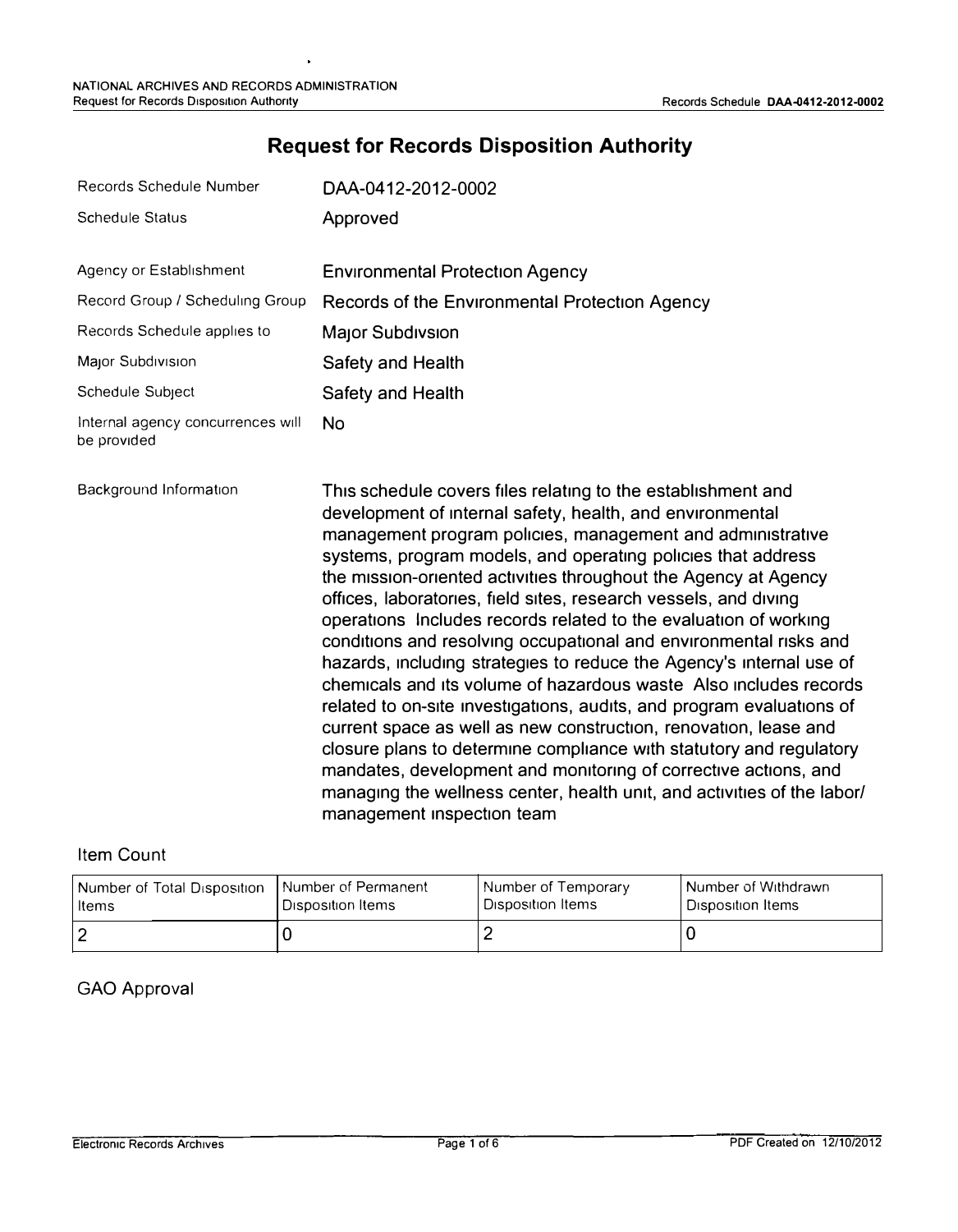# Outline of Records Schedule Items for DAA-0412-2012-0002

| Sequence Number |                                                                                         |
|-----------------|-----------------------------------------------------------------------------------------|
|                 | <b>Safety and Health</b>                                                                |
| 1 <sub>1</sub>  | Property safety inspections<br>Disposition Authority Number DAA-0412-2012-0002-0001     |
| 2               | Other safety and health records<br>Disposition Authority Number DAA-0412-2012-0002-0002 |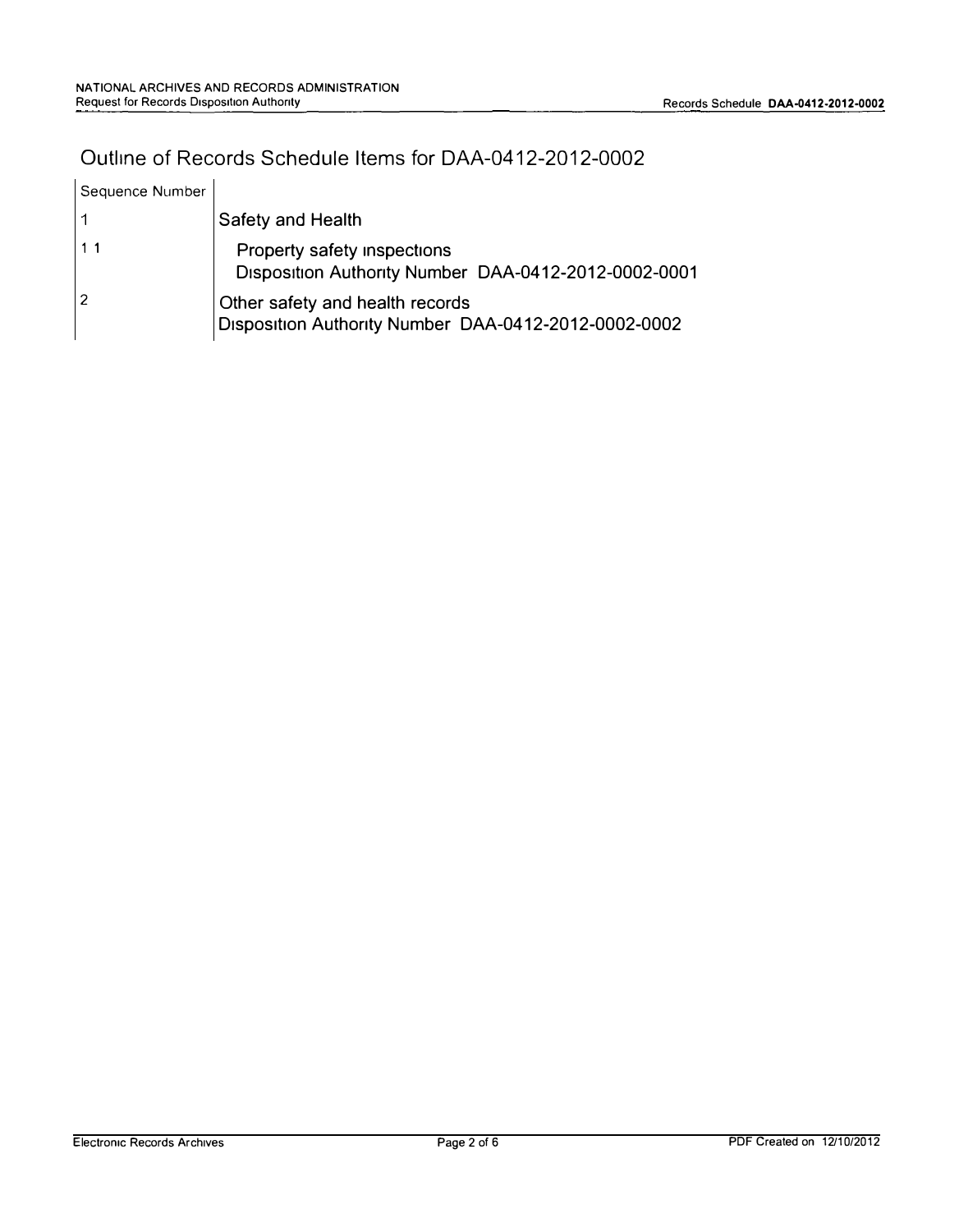## Records Schedule Items

| Sequence Number |                                                                                                                                     |                                                                                                                                                                                                                                                                                                                                                                                                                                                                                                                                                                                                                                                                                       |
|-----------------|-------------------------------------------------------------------------------------------------------------------------------------|---------------------------------------------------------------------------------------------------------------------------------------------------------------------------------------------------------------------------------------------------------------------------------------------------------------------------------------------------------------------------------------------------------------------------------------------------------------------------------------------------------------------------------------------------------------------------------------------------------------------------------------------------------------------------------------|
| 1               | Safety and Health                                                                                                                   |                                                                                                                                                                                                                                                                                                                                                                                                                                                                                                                                                                                                                                                                                       |
| 11              | Property safety inspections                                                                                                         |                                                                                                                                                                                                                                                                                                                                                                                                                                                                                                                                                                                                                                                                                       |
|                 | <b>Disposition Authority Number</b>                                                                                                 | DAA-0412-2012-0002-0001                                                                                                                                                                                                                                                                                                                                                                                                                                                                                                                                                                                                                                                               |
|                 | against hazards of fire, explosion, and accidents                                                                                   | Includes, but is not limited to safety inspections for EPA real and personal<br>property, and reports of surveys and inspections of government-owned facilities<br>conducted to ensure adequacy of protective and preventive measures taken                                                                                                                                                                                                                                                                                                                                                                                                                                           |
|                 | Final Disposition                                                                                                                   | Temporary                                                                                                                                                                                                                                                                                                                                                                                                                                                                                                                                                                                                                                                                             |
|                 | Item Status                                                                                                                         | Active                                                                                                                                                                                                                                                                                                                                                                                                                                                                                                                                                                                                                                                                                |
|                 | Is this item media neutral?                                                                                                         | Yes                                                                                                                                                                                                                                                                                                                                                                                                                                                                                                                                                                                                                                                                                   |
|                 | Do any of the records covered<br>by this item currently exist in<br>electronic format(s) other than e-<br>mail and word processing? | Yes                                                                                                                                                                                                                                                                                                                                                                                                                                                                                                                                                                                                                                                                                   |
|                 | Do any of the records covered<br>by this item exist as structured<br>electronic data?                                               | <b>No</b>                                                                                                                                                                                                                                                                                                                                                                                                                                                                                                                                                                                                                                                                             |
|                 | GRS or Superseded Authority<br>Citation                                                                                             | N1-412-07-63/2a, N1-412-07-63/3a                                                                                                                                                                                                                                                                                                                                                                                                                                                                                                                                                                                                                                                      |
|                 | <b>Disposition Instruction</b>                                                                                                      |                                                                                                                                                                                                                                                                                                                                                                                                                                                                                                                                                                                                                                                                                       |
|                 | Cutoff Instruction                                                                                                                  | Close after sale, release or disposal of property                                                                                                                                                                                                                                                                                                                                                                                                                                                                                                                                                                                                                                     |
|                 | Retention Period                                                                                                                    | Destroy 7 year(s) after file closure                                                                                                                                                                                                                                                                                                                                                                                                                                                                                                                                                                                                                                                  |
|                 | <b>Additional Information</b>                                                                                                       |                                                                                                                                                                                                                                                                                                                                                                                                                                                                                                                                                                                                                                                                                       |
|                 | GAO Approval                                                                                                                        | Not Required                                                                                                                                                                                                                                                                                                                                                                                                                                                                                                                                                                                                                                                                          |
| 2               | Other safety and health records                                                                                                     |                                                                                                                                                                                                                                                                                                                                                                                                                                                                                                                                                                                                                                                                                       |
|                 | <b>Disposition Authority Number</b>                                                                                                 | DAA-0412-2012-0002-0002                                                                                                                                                                                                                                                                                                                                                                                                                                                                                                                                                                                                                                                               |
|                 |                                                                                                                                     | Includes, but is not limited to safety standards and practices, including safe<br>location design, layout, equipment, and construction of Agency facilities and other<br>areas requiring safety standards, industrial hygiene files, health and safety training,<br>and reports and related records concerning investigations of fires, explosions and<br>accidents, consisting of retained copies when the original reports are submitted<br>for review and filing in other agencies or organizational elements, and reports<br>and related records concerning occurrences of such a minor nature that they are<br>settled locally without referral to other organizational elements |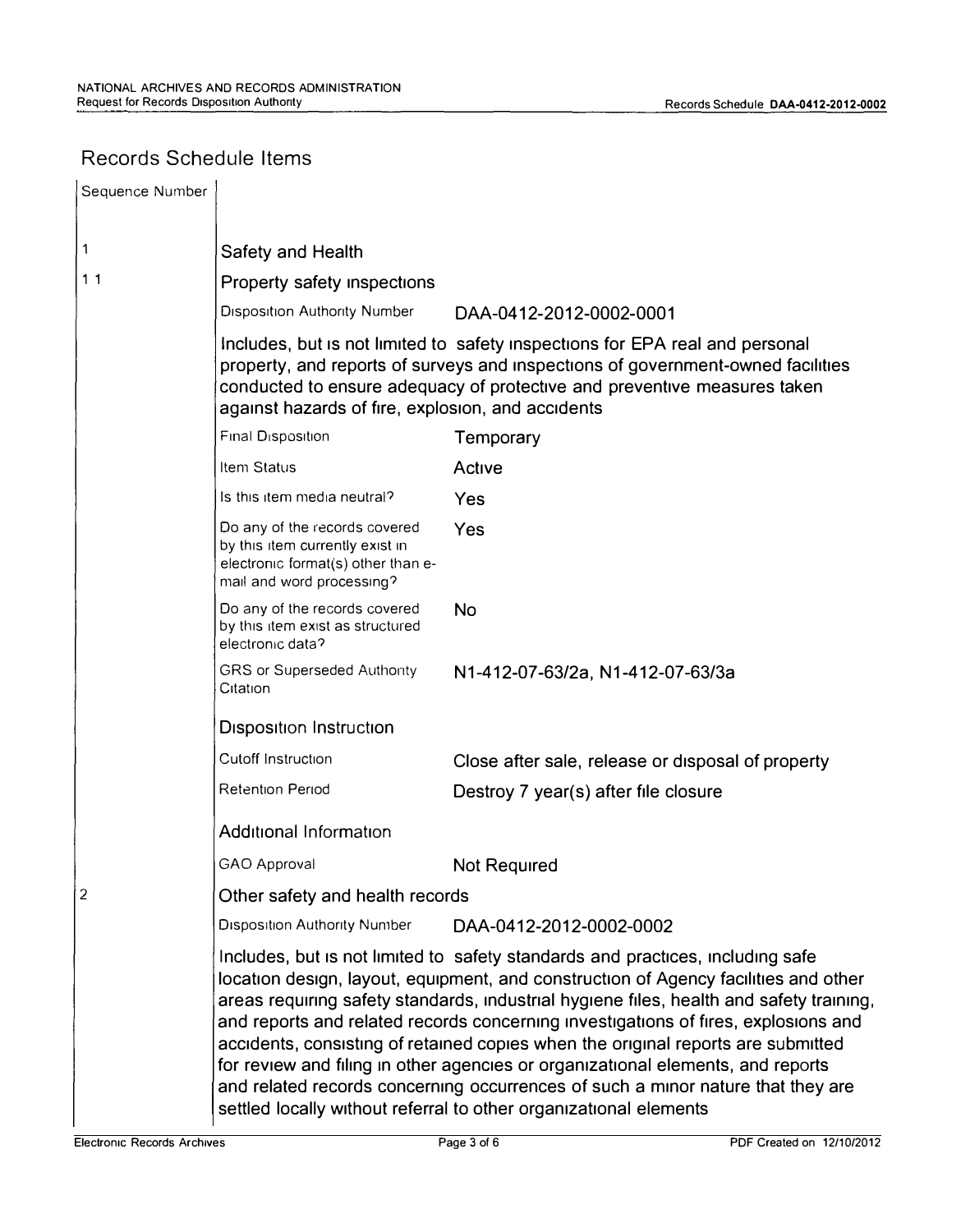| Final Disposition                                                                                                                   | Temporary                                                        |
|-------------------------------------------------------------------------------------------------------------------------------------|------------------------------------------------------------------|
| Item Status                                                                                                                         | Active                                                           |
| Is this item media neutral?                                                                                                         | Yes                                                              |
| Do any of the records covered<br>by this item currently exist in<br>electronic format(s) other than e-<br>mail and word processing? | Yes                                                              |
| Do any of the records covered<br>by this item exist as structured<br>electronic data?                                               | No                                                               |
| <b>GRS or Superseded Authority</b><br>Citation                                                                                      | N1-412-07-63/1a<br>N1-412-07-63/4a<br><b>GRS 18/22</b>           |
| <b>Disposition Instruction</b>                                                                                                      |                                                                  |
| Cutoff Instruction                                                                                                                  | Close at end of calendar year, or when superseded<br>or obsolete |
| <b>Retention Period</b>                                                                                                             | Destroy 5 year(s) after file closure                             |
| Additional Information                                                                                                              |                                                                  |
| GAO Approval                                                                                                                        | Not Required                                                     |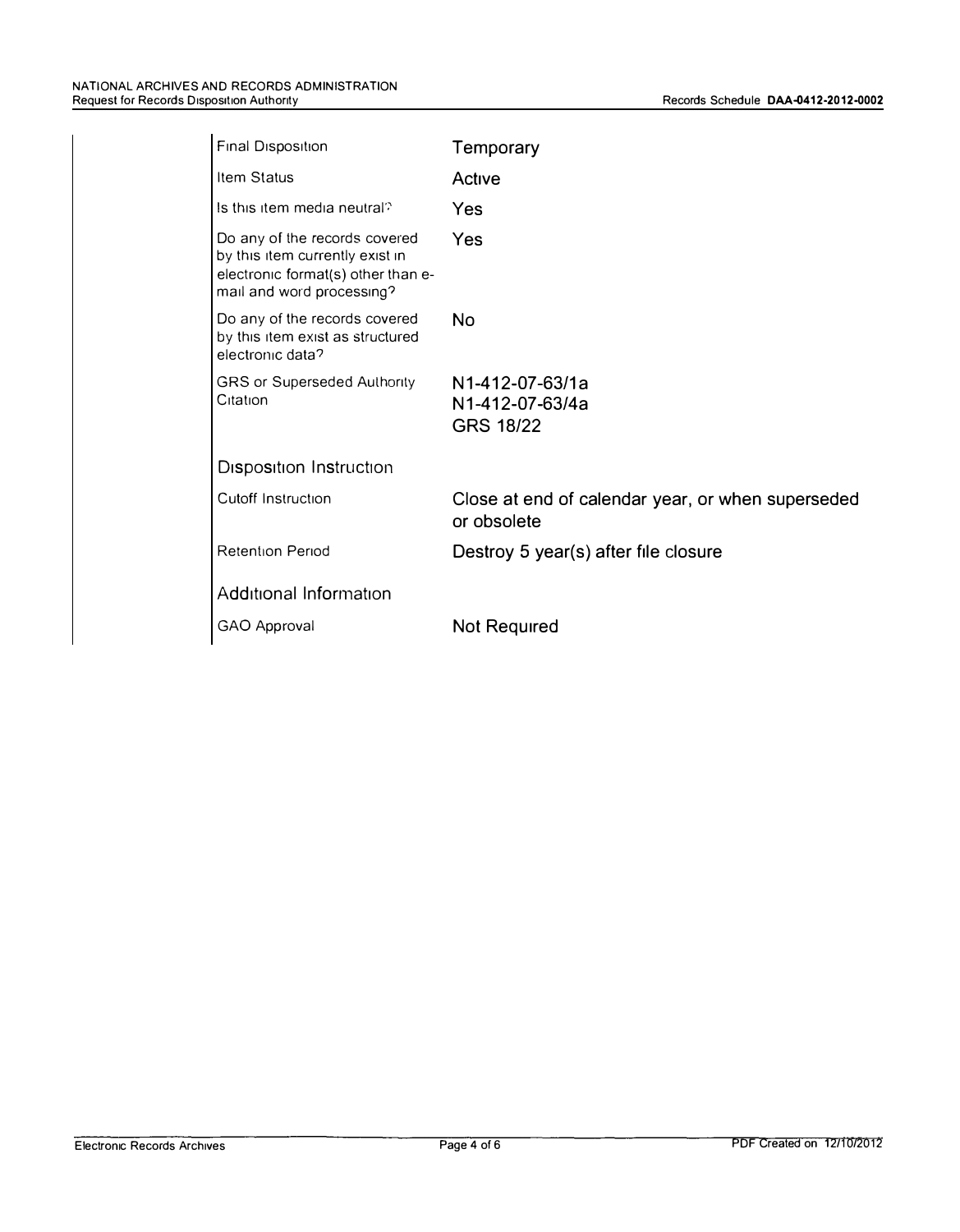# Agency Certification

I hereby certify that I am authorized to act for this agency in matters pertaining to the disposition of its records and that the records proposed for disposal in this schedule are not now needed for the business of the agency or will not be needed after the retention periods specified

## Signatory Information

| Date       | Action                            | By                         | Title                                                 | Organization                                                                                              |
|------------|-----------------------------------|----------------------------|-------------------------------------------------------|-----------------------------------------------------------------------------------------------------------|
| 07/09/2012 | Certify                           | John Ellis                 | Agency Records Off<br><b>ICET</b>                     | <b>Office of Environmental</b><br>Information - Office of<br><b>Information Collection</b>                |
| 11/27/2012 | <b>Submit for Concur</b><br>rence | <b>Henry Wolfinger</b>     | Appraiser                                             | National Archives and<br><b>Records Administration</b><br>- Records Management<br><b>Services</b>         |
| 11/29/2012 | Concur                            | Margaret<br><b>Hawkins</b> | Director of Records<br><b>Management Servic</b><br>es | <b>National Records</b><br><b>Management Program</b><br>- Records Management<br><b>Services</b>           |
| 11/29/2012 | Concur                            | Laurence<br><b>Brewer</b>  | Director, National R<br>ecords Management<br>Program  | National Archives and<br><b>Records Administration</b><br>- National Records<br><b>Management Program</b> |
| 12/05/2012 | Approve                           | David Ferriero             | <b>Archivist of the Unite</b><br>d States             | <b>Office of the Archivist -</b><br>Office of the Archivist                                               |